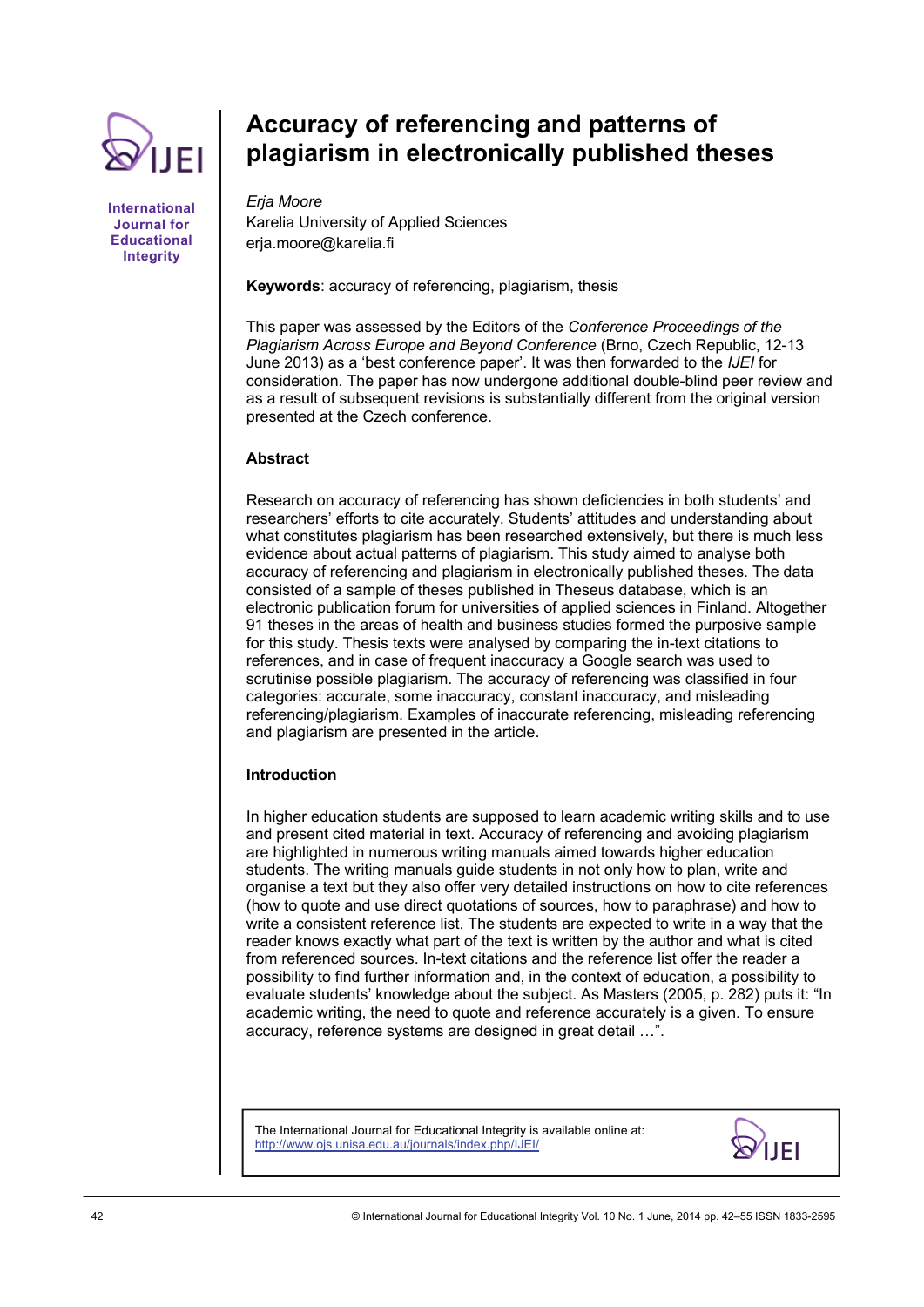In Finland, the writing manuals higher education institutions provide on their websites are fairly homogeneous. Students are advised to cite the sources and give detailed information about the source in the reference list. Plagiarism is not accepted under any circumstances. All higher education institutions have agreed to follow national guidelines for good scientific practice provided by the Finnish Advisory Board on Research Integrity (2012, p. 32) in which plagiarism is defined as "unacknowledged borrowing", and "representing another person's material as one's own without appropriate references". The definition also specifies that "plagiarism includes direct copying as well as adapted copying" (p. 32).

## *Students as writers*

Digitisation of literacy and writing (e.g. Mangen & Velay, 2010) has had a significant impact on the way students in higher education find and use material in their studies. Before, students needed to visit the library where it was possible to explore scientific publications, books and journals. Today, the worldwide libraries have come to students' laptops, tablets and smart phones, as library services are available electronically. A vast selection of electronic books and scientific journal articles are available to be read and also copied by just a click of a mouse (Moore, 2010).

Ondrusek (2012) has conducted a literature review of students' writing skills. Even if there is not much research evidence available about how students in higher education master (scientific) writing, she reminds us that writing plays an integral part in higher education, "and fluency with basic writing skills is a pre-requisite to advanced academic writing. This fluency depends on a student's understanding of how to select a topic, organise ideas, and employ rules of writing mechanics" (p. 184).

Research on student writing has, however, not focused on writing skills but plagiarism on different educational levels. New concepts like cyberplagiarism (e.g. Skaar & Hammer, 2013), electronic source plagiarism (e.g. Ellery, 2008), and online plagiarism (e.g. Selwyn, 2008) have been developed to describe the re-use of existing texts in essays and theses. Skaar and Hammer (2013) report on a study in which upper secondary students wrote an essay with the option of using the internet. They use the concept 'plagiarism as a writing strategy' in a situation where students minimise effort when writing an assignment. The results are telling of cyberplagiarism, as 75% of the participants plagiarised from online sources while writing the essay. Ellery (2008) reports on a study of an essay assignment of first-year geography students, in which 25% of students plagiarised despite explicit instruction in academic writing. Vardi (2012), on the other hand, reports very low levels of plagiarism when only 1.88% of 2,500 first-year university students were reported for any type of plagiarism in two assignment tasks in communication.

Pittam, Elander, Lusher, Fox and Payne (2009) conducted a study in which they explored beliefs and attitudes about authorial identity in academic writing among psychology students. They defined authorial identity as "the sense writers have of themselves as an author and the textual identity they construct in their writing" (p. 154). One of the aims of their study was to prevent plagiarism by promoting greater student authorial identity. Plagiarism was discussed in focus groups and connected with mistakes in citation, quotation and referencing. Results of this study showed that after discussions about referencing, both undergraduate and postgraduate students were, to some extent, still confused about quotations and paraphrasing.

# *Accuracy of referencing*

Higher education students are encouraged to read scientific articles in their own subject area, and use the latest knowledge offered in articles especially when writing the theoretical base for the thesis. Articles written by researchers are also used as models of scientific writing. Accuracy of referencing in scientific writing has interested many researchers (e.g. Eichorn & Yankauer, 1987; Haussmann, McIntyre, Bumby, &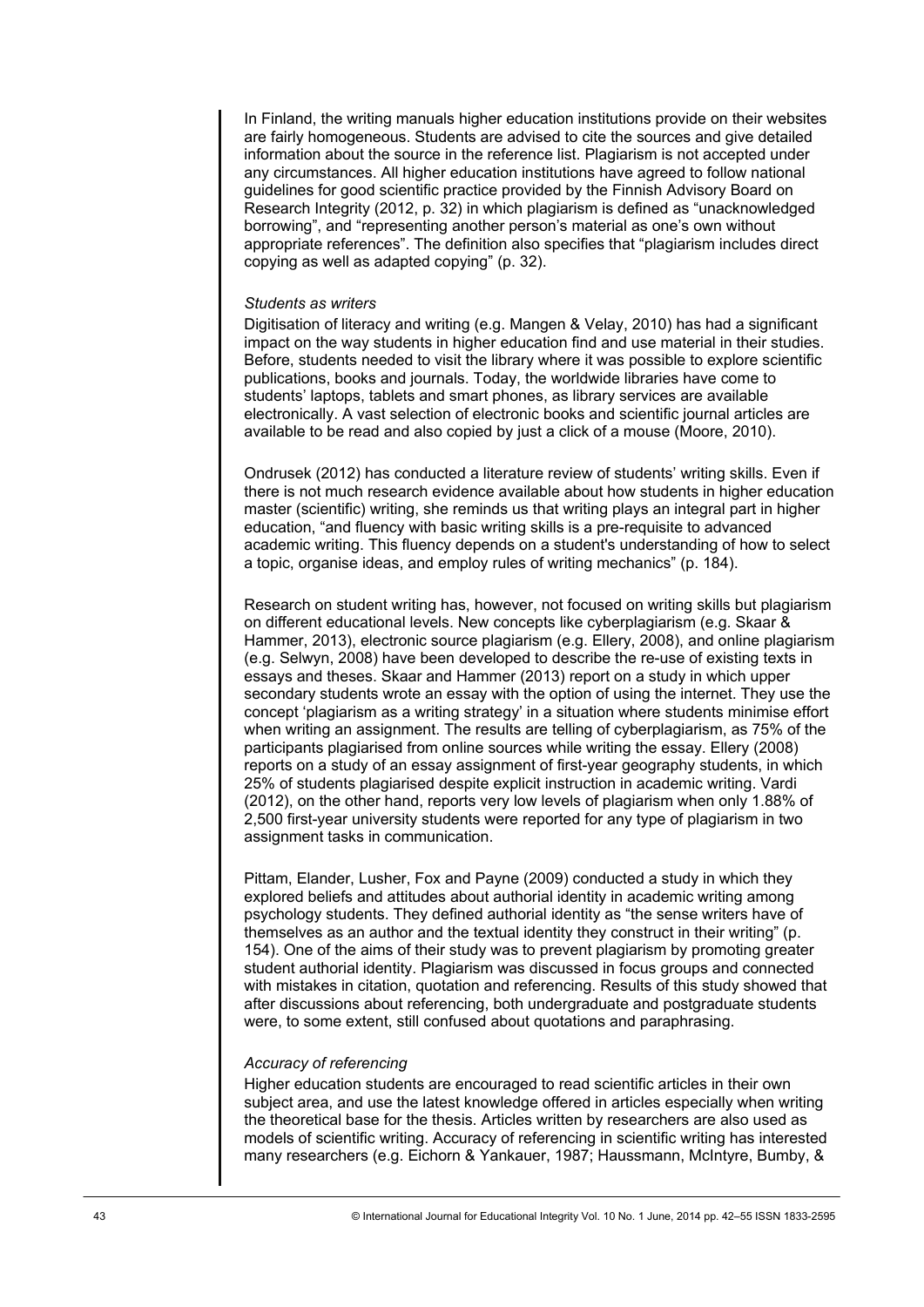Loubser, 2013; Siebers & Holt, 2000). In 2003, Simkin and Roychowdhury published the result of their estimation of how many people, who publish in scientific papers, have actually read what they cite. The result is significant as their estimation is that only 20% of authors have read the original text that they cite. Simkin and Roychowdhury based their estimation on misprints in scientific citations, such as false page numbers or mistakes in names of cited authors. As there are multiple possibilities to make a mistake in a number or a letter, only repeated misprints in references were seen as being copied from someone else's reference. Copying a reference is a form of inaccurate referencing and can be seen as one pattern of plagiarism. As Martin (1984, p. 184) has pointed out, one "indication of secondary source plagiarism is the copied mistake".

In an examination of referencing in five leading medical journals Siebers and Holt (2000) found the percentage of errors to vary between 4 and 40%. Eichorn and Yankauer (1987) found 31% of 150 randomly chosen references in public health journals to have citation errors in the author's name, title of article, volume, year or page numbers. Another approach to citation accuracy is to assess if the citation in text is actually from the original source. Haussmann, McIntyre, Bumby and Loubser (2013) examined citation accuracy in 120 articles. The results showed that 19% of citations that were examined did not provide support for the statement of the author. Eichorn and Yankauer (1987) found this kind of quotation error in 30% of references as the citation differed from the original author's text and content. Pritchard (2013) has expressed a concern for the quality of scientific articles offered to be published. From the editor's point of view she has noticed a trend where "authors utilise sloppy and inconsistent citation practices, turning in manuscripts with badly formatted footnotes, missing or inaccurate author names, partial pagination", "concepts we thought were supposed to be learned at a far earlier stage in one's education" (p. 339).

There is less evidence of students' or graduates' referencing accuracy as research tends to focus on plagiarism rather than on accuracy of referencing. Vieyra, Strickland and Timmerman (2013) have noticed that studies about students' use of sources have concentrated on first-year students in university. Studies about referencing and plagiarism among university graduates are rare which may be due to the assumption "that plagiarism issues disappear by graduation as students learn how to appropriately use and cite resources" (p. 36). One study in which the focus is on referencing in finalised theses is a study conducted by Harinarayana, Chikkamanju and Vasantha (2011) who analysed the citation accuracy of all references in five psychology doctoral theses accepted at the University of Mysore. The results showed that 77% of references had citation errors. The errors were classified to be major errors (error in journal, book or author name or error in publication year, volume or pages) and minor errors (punctuation and format errors). Major errors were found in 40% of cited references.

In Finland, no research has been published about the accuracy of referencing in students' or graduates' texts. However, when Kämäräinen (2012) analysed the use of Wikipedia as a source for theses of students in universities of applied sciences, he recognised over 30 different types of information sources cited in theoretical frameworks. He also made remarks of the reference lists, which were unfinished to an extent that Kämäräinen (2012) ends up stating: "It is obvious that the reference lists of the theses in data had not been checked and this can only mean that not even the teachers read them".

#### *Plagiarism in theses*

According to Gilmore, Strickland, Timmerman, Maher and Feldon (2010) investigations into graduate student plagiarism have been relatively limited. The focus in plagiarism research has been on undergraduate student plagiarism and especially on students' self-reports. For example Selwyn (2008) analysed 1,222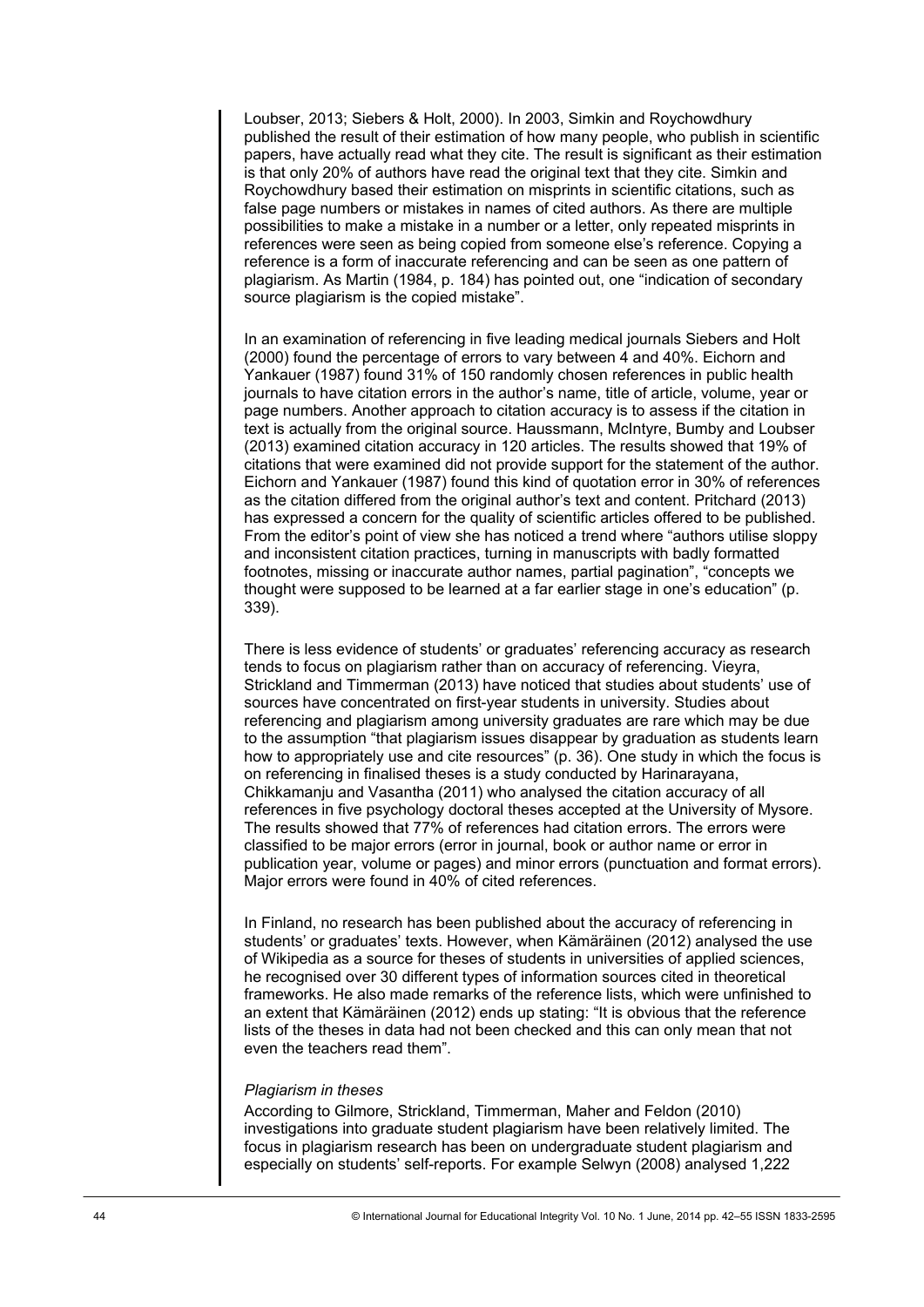undergraduate students' self-reports of plagiarism and found that 60% of the students reported at least moderate plagiarism in the past 12 months. Selwyn concludes that "students' use of the internet for the plagiarism of others' work is certainly a prominent and prevalent feature of higher education in the early twentyfirst century" (p. 476).

Gilmore et al. (2010) explored plagiarism in graduate students' research proposals. Originally there was an assumption that graduate students were able to properly cite and paraphrase, but the researchers came to discover that plagiarism was frequent. Almost 40% of research proposals contained plagiarism, "including copying and pasting of text from websites, failure to paraphrase, and failure to put quotation marks around direct quotes" (p. 23). When McCullough and Holmberg (2005) explored randomly selected electronically published master's theses in the area of science and technology they used a Google search to find word for word plagiarism in 210 theses. Suspected phrases were searched and potential occurrences of plagiarism were found in 27% of theses. Later, in another study by the same authors (Holmberg & McCullough, 2006) possible plagiarism was found in 68% of 68 theses. Almost 60% of the theses with suspected plagiarism contained more than one phrase (at least seven words) that was also found in a previously published text.

Plagiarism in students' texts was seen as a growing problem in the European project Impact of Plagiarism in Higher Education Across Europe (IPPHEAE), and the project focused on how it is dealt with in higher education institutions. The project found that there is "lack of a common understanding of what constitutes plagiarism" in different countries (IPPHEAE Project Consortium 2013, p. 38). Within the same project, Glendinning (2013, p. 18) paid attention to the lack of statistics of plagiarism in Finland, and stated that "it is impossible to know how much plagiarism is occurring, how much is being found and how much is being ignored". Comparison to the neighboring country Sweden gives light to significant differences in detected plagiarism. In Sweden, a total of 517 cases of sanctioned student plagiarism in higher education in 2011 were reported by Högskoleverket (2012) and 480 cases in 2012 were reported by Universitetskanslerämbetet (2013).

## **Research design**

This study aimed to clarify the accuracy of referencing in electronically published theses of graduates of Finnish universities of applied sciences (polytechnics). In Finland, there is a dual system of higher education consisting of universities and polytechnics (Ministry of Education and Culture, 2014). Both sectors can grant bachelor's and master's degrees, but doctoral degrees are only granted in research universities. Many institutions have started to publish students' theses electronically. Some universities publish master's theses on their own web pages, but universities of applied sciences (UAS) have a common publication forum, Theseus, where students can publish their theses (Theseus, 2013).

The data consist of a purposive sample of theses published in Theseus. In early 2013, 40,000 publications from 25 different universities of applied sciences were available in the database. For the purpose of this study, a total of 48 theses in the area of health and 43 theses in the area of business studies have been scrutinised in order to determine the accuracy of referencing. Both bachelor's theses and master's theses were included in the data. There are seven different areas of study available in Finnish universities of applied sciences, and the data were selected from the largest study areas with most publications in Theseus. From each university of applied sciences, the sixth most recent bachelor's thesis in the area of nursing (n=24) and the third most recent master's thesis in the area of social and health care (n=24) were chosen. The same procedure was used in the area of business studies resulting in having both bachelor's (n= 23) and master's (n=20)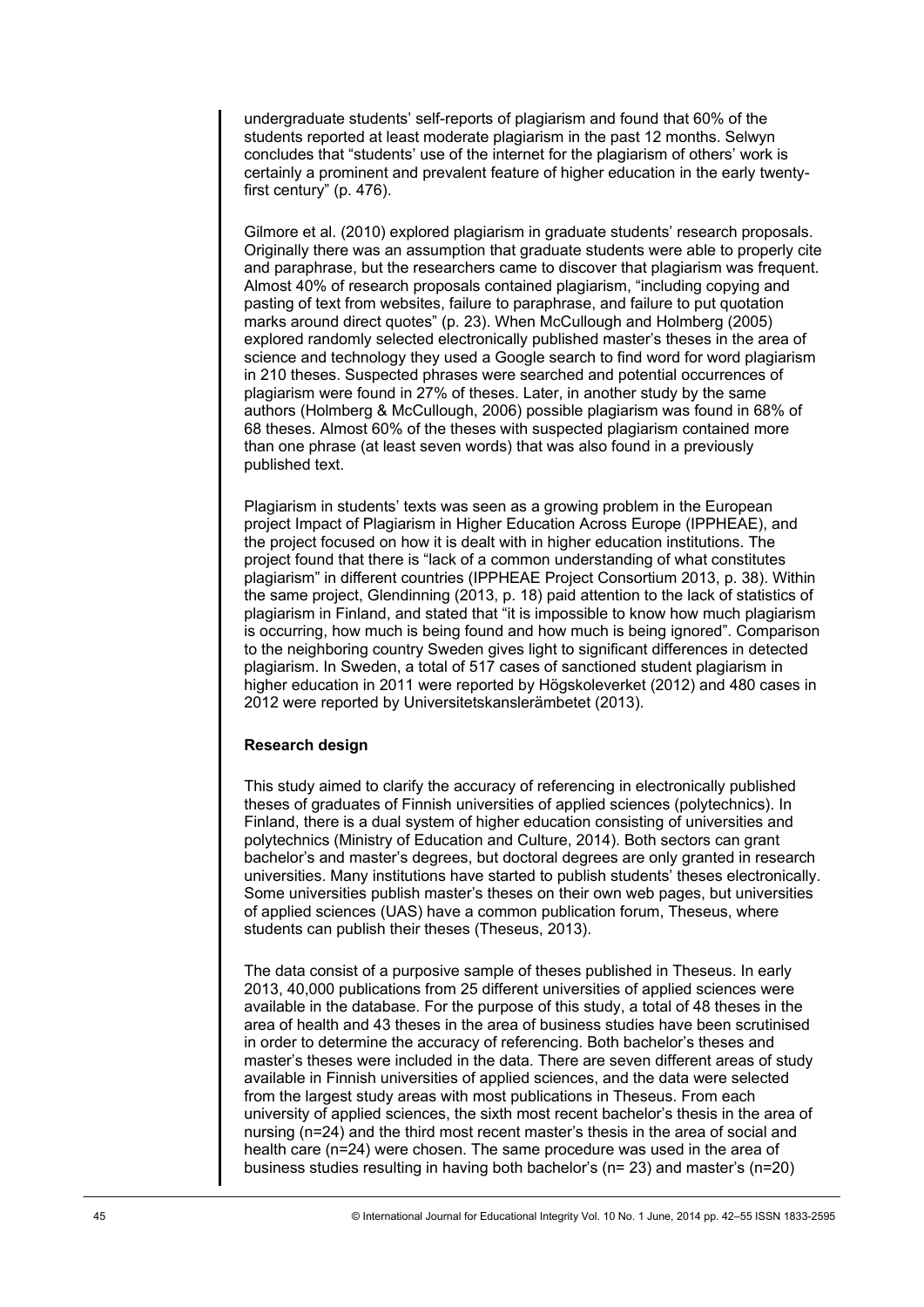theses in the data. The collection of data took place from September to November 2012 in the area of health, and December 2012 to January 2013 in the area of business. All the theses were published in 2012.

The analysis began with one research question and without an exact analysing tool. The research question was: 'How accurate is referencing in theses?' First, an overview on the first theses was taken, and notes were made concerning variation of referencing style and accuracy and consistency of reference lists. After examining ten different theses in the area of health, the analysis frame was fixed. From each thesis in the sample, ten randomly chosen in-text citations were checked for referencing style and accuracy, and the citations were compared to reference list information. Accuracy was seen as precision and exactness in names of authors, publication name, year of publication and page numbers (Buchanan, 2006), both in in-text citations and reference list, and this way only the major errors (Harinarayana et al., 2011) were examined.

If inaccuracy was detected in citation style or in the referencing list, possible instances of plagiarism were found using a Google search. It is acknowledged that only the very obvious cases of plagiarism would be found as no electronic plagiarism detection was used. Attention was also paid to possible copying of pictures and figures from previous texts, but this theme is excluded from the article as it would deal with Finnish copyright law and different interpretations of copyright. The 91 theses in the data set were classified into four categories based on the accuracy of referencing. The categories will be explained with text examples that have been translated from Finnish to English. In examples of plagiarism comparisons are made to sources that are understood to be the original (published earlier). These sources are listed separately after the reference list. The quantitative summary of accuracy of referencing by the level of degree and field of study is presented after describing the categories. The author names or names of institutions which published the analysed theses are not mentioned.

# **Results**

When the author of a thesis followed the chosen referencing style consistently, referencing was categorised as *accurate.* In-text citations were given in a similar style, cited sources were found in the reference list in the correct alphabetical order, and both in-text citations and reference lists provided relevant detailed information about the source. In the reference list, the same style was used consistently. In 50 out of 91 theses, referencing was accurate. In a further 13 theses, *some inaccuracy* in citations and references was detected (less than 10 inaccuracies found). Examples of inaccuracies included mistakes in year or pages of publication, mistakes in alphabetical order, inconsistency between citation and reference, referrals to webpages instead of referring to the author, flaws in giving the reader the full reference information, or citations being mentioned in-text but not in the reference list.

The number of theses in which the referencing practice was inaccurate and unclear was significant (n=28). The two last categories, *constant inaccuracy* and *misleading referencing/plagiarism* are analysed further in the following sections.

# *Constant inaccuracy in referencing*

In 17 of the theses inaccuracy in citing and referencing was constant. Inaccuracy was evident when the in-text citation style varied, the style of giving the references in the reference list varied, there was notable use of secondary/tertiary sources without reference to the original, or confusing details of the source were given in the reference list. These inaccuracies were further categorised into subcategories: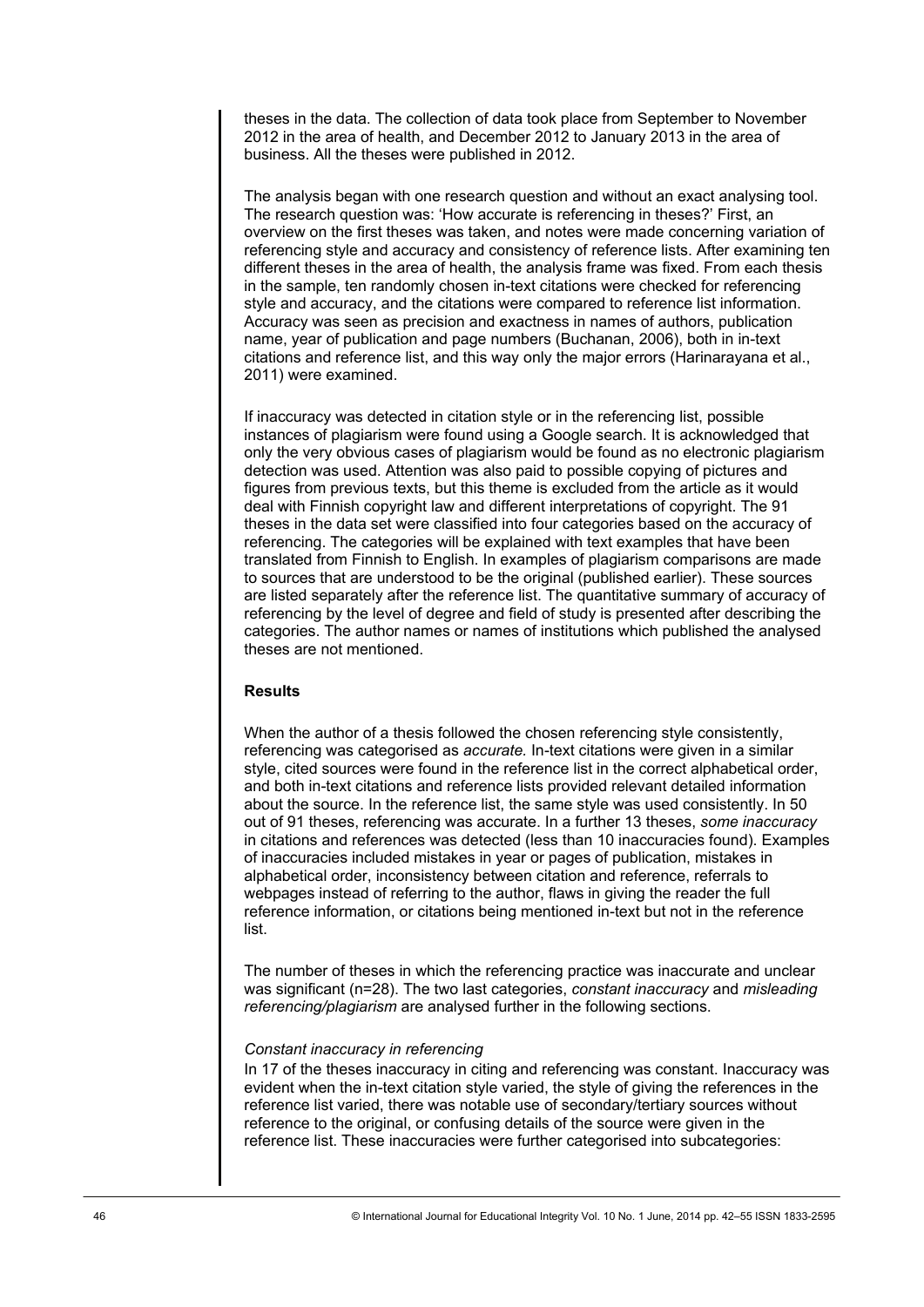inconsistent reference list, confusing reference, the primary source not identified, misquotation and quotations without quotation marks.

In Figure 1, examples of references from an inconsistent reference list are shown. The references were listed inconsistently throughout the reference lists in theses of this category.

Arnkil, R. & Spangar, T. Työpoliittinen aikakausikirja 3/2008. Työ- ja elinkeinoministeriö.

Boud, D., Keogh, R. & Walker, D. 2005. What is reflection in Learning. In D. Bould, R. Keogh & Walker, D (ed.),7–29.

Heikkinen, H. L. T. & Jyrkämä. 1999 Teoksessa: Huttunen, R. & Moilanen, P. (toim.) Siinä tutkija missä tekijä: Toimintatutkimuksen perusteita ja näköaloja. Jyväskylä: Atena, 25–62.

Jin, R. L., Shah, C.P. & Svoboda, T.J. (1995). The impact of unemployment on health: a review of the evidence. Canadian Medical Association Journal, 153, 529–540.

Leino- Arjas, P., Liira, J., Mutanen, P., Malmivaara, A. & Matakainen, E. 1999. Predictors and consequences of unemployment among contruction workers. prospective cohort study. Bmj, 319, 600–605.

Figure 1. Example of inconsistent reference list

The first reference in Figure 1 refers to a Finnish journal, but the title of the article is missing, the volume is not presented and there are no page numbers either. In the second reference the editor is written in English (ed.) and in the third reference in Finnish (toim.) In the third reference, there is no first letter of the first name for the other author, and again, the title is missing. The year of publication is presented in three different styles: at the end of the reference, after the author name, either with or without brackets. Other inaccuracies within reference lists included: giving the name of only the first author or all authors, giving the first name or the first letter of the first name of the author, giving the title in or without quotation marks, giving the page numbers of the article or only some individual page numbers.

A reference is confusing when information about the source is given differently in different parts of the thesis. The following is an example of a thesis in which a figure from an internet source had been copied. The reference is given, but the page number of the original text is not presented. The title of the figure (translated) is: "Figure 4. Sources of every day customer information behind experiencing value (Korkman & Arantola 2009)". In the reference list the student writes the names of the authors in a different order: "Arantola, H.& Korkman,O." and thus there is inconsistency between the in-text citation and the reference list. In the text there are references to different pages of "Arantola & Korkman 2009", to "Korkman & Arantola" without a year or page numbers and to "Korkman et al. 2009" to a page. The Google search was confusing. There was another electronically published thesis in which, in quite the same way, references were made to Korkman and Arantola, but in the reference list the names were written as "Arantola & Korkman". After further searching it was verified that the source "Arantola & Korkman" did not exist, and that the correct reference should consistently be made to "Korkman & Arantola, 2009".

In the data there are numerous instances in which *quotations* are written without quotation marks. It is acknowledged that in many countries this would be considered plagiarism (see e.g. Gilmore et al., 2010). However, in this categorisation lack of quotation marks was seen as inaccuracy if correct in-text citation was given (Table 1), but if in-text citation was missing this kind of writing practice was considered plagiarism (Table 2). This interpretation is valid in the Finnish context where no plagiarism cases concerning lack of quotation marks have been identified.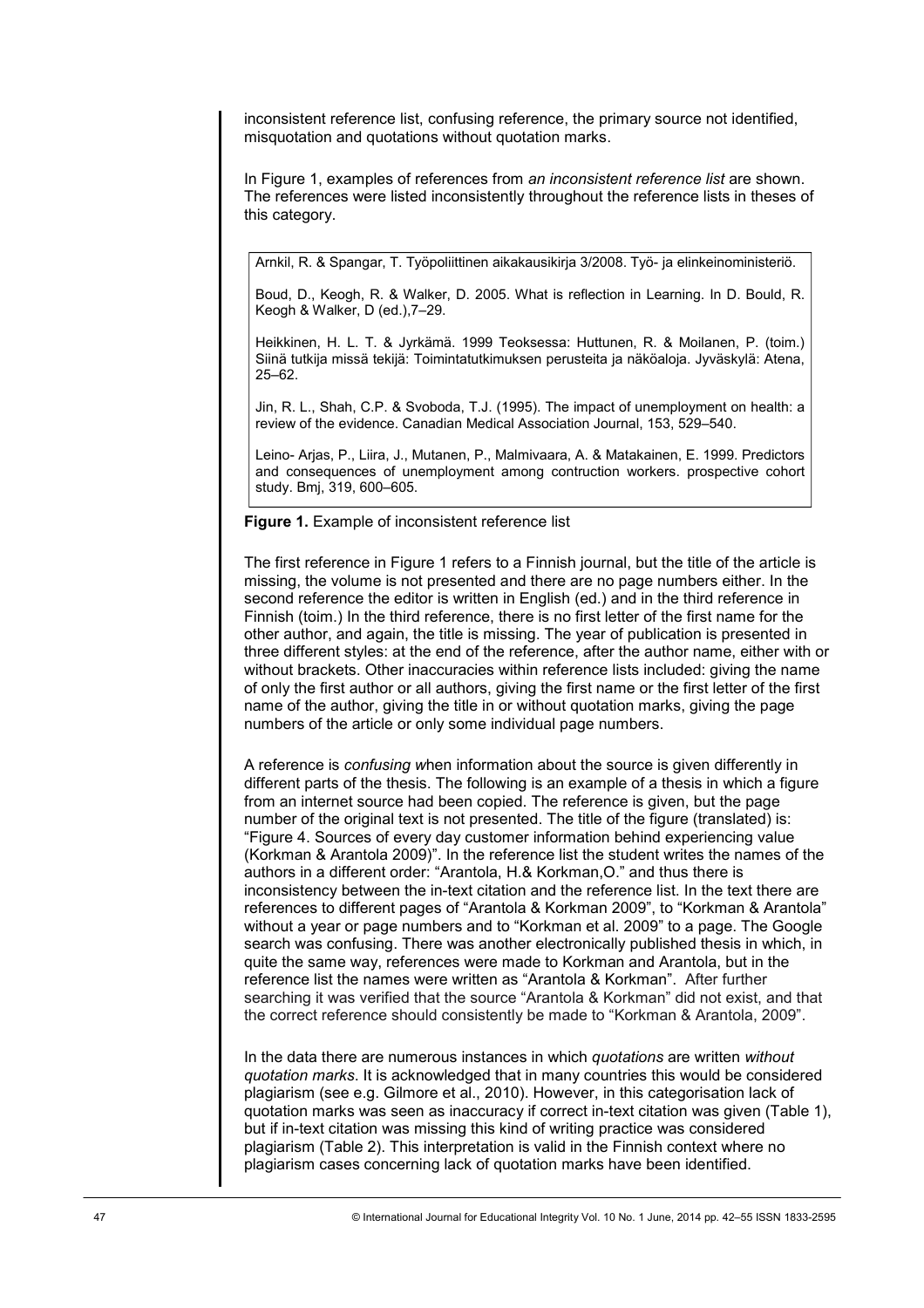The data proves that in many instances the primary source is not identified. Thus, secondary sources and even tertiary sources are used in central parts of the theses.

Table 1:

Example of thesis text compared with original (both texts translated by Google translate)

| Master's thesis (2012)                                                                                                                                                                                                                                                                                                                                                                                                                                                                                                                                                                                     | Virtual University of Applied Sciences (2012)                                                                                                                                                                                                                                                                                                                                                                                      |  |  |  |  |
|------------------------------------------------------------------------------------------------------------------------------------------------------------------------------------------------------------------------------------------------------------------------------------------------------------------------------------------------------------------------------------------------------------------------------------------------------------------------------------------------------------------------------------------------------------------------------------------------------------|------------------------------------------------------------------------------------------------------------------------------------------------------------------------------------------------------------------------------------------------------------------------------------------------------------------------------------------------------------------------------------------------------------------------------------|--|--|--|--|
| The concept of well-being is difficult to<br>determine because of the different things to<br>different people produce well-being. It is<br>easily understood as a tangible level of living,<br>even if it is larger whole.                                                                                                                                                                                                                                                                                                                                                                                 | concept is difficult to define<br>Well-being<br>because different things to different people<br>produce well-being. It is easily understood as<br>a tangible level of the body, though the issue<br>may be a wider phenomenon.                                                                                                                                                                                                     |  |  |  |  |
| Well-being<br>individual.<br>is<br>seen<br>as<br>an<br>communal and societal dimension. It is also a<br>cultural issue; learned and adopted for<br>common methods and standards of behavior,<br>values, attitudes and values are reflected in<br>the behavior of human well-being. People's<br>well-being is the highest goal to which the<br>entire social policy and the various services of<br>endeavor. (Virtual University of Applied<br>Sciences in 2012.)                                                                                                                                           | Well-being<br>is seen as<br>individual,<br>an<br>communal and societal dimension. It is also a<br>cultural issue: lessons learned and adopted<br>for common methods and standards of<br>behavior, values, attitudes and values are<br>reflected in the behavior of human well-being.<br>People's welfare is the highest goal to which<br>the entire social policy and a variety of<br>services is ultimately a matter of endeavor. |  |  |  |  |
| Accordingly, referencing remains unclear. General introductory internet pages were<br>also used as a source. Table 1 presents one example in which the student writes<br>about the main concept of her thesis. Primary sources are not cited and direct<br>quotations are presented without quotation marks. The thesis text is copied from<br>Virtual University of Applied Sciences (2012) open access study material, which has<br>some references to primary sources, but the student does not mention them in her<br>text. The copying here is (almost) word for word with minor changes to the text. |                                                                                                                                                                                                                                                                                                                                                                                                                                    |  |  |  |  |
| If the in-text citation was incorrect and misleading this was categorised as <i>misquoting</i> .<br>On one page in her 50 page master's thesis the student refers to an article by<br>Almeida, Wethington and McDonald (2001) in the following way (text translated):                                                                                                                                                                                                                                                                                                                                      |                                                                                                                                                                                                                                                                                                                                                                                                                                    |  |  |  |  |
| Irritability, fatigue and stress may prevent the parent to notice the child's needs<br>or tighten the relationship between them. Even good educational principles do<br>not necessarily help, if the parent loses his/her head due to stress and<br>exhaustion. (Almeida, Wethington and Macdonald 2001)                                                                                                                                                                                                                                                                                                   |                                                                                                                                                                                                                                                                                                                                                                                                                                    |  |  |  |  |
| There is no other reference in the thesis to this source. The content of the text sample<br>could not be found in the original (Almeida et al., 2001), and thus it remains unknown<br>what the correct citation for this text might be. Many inaccuracies regarding this<br>reference can be found in the reference list information (Figure 2):                                                                                                                                                                                                                                                           |                                                                                                                                                                                                                                                                                                                                                                                                                                    |  |  |  |  |
| Almeida, D., Wethington, E. & Macdonald, D. 2001. Daily variation in parental<br>engagement and negative mood: implications for emotionally supportive and                                                                                                                                                                                                                                                                                                                                                                                                                                                 |                                                                                                                                                                                                                                                                                                                                                                                                                                    |  |  |  |  |

Figure 2. Extract of reference list.

conflictual interactions. Journal of marriage and the family (63), 471 - 460.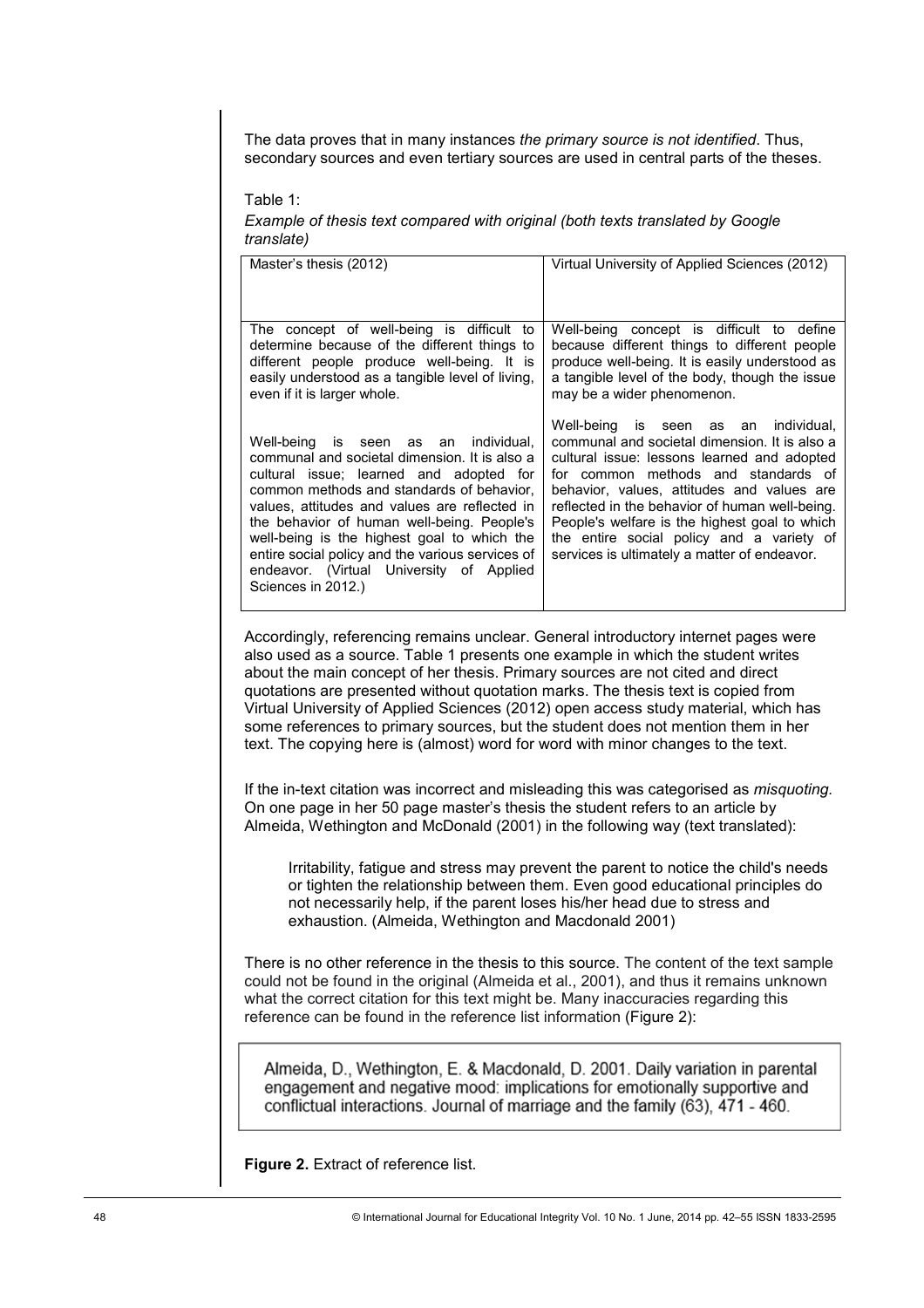The first thing to confuse the reader is the matter of the page numbers, as they are given backwards. In this reference the student has made many mistakes. *Paternal* in the original title has become *parental*, there are mistakes in writing the title of the journal, name of the third author and in reporting the volume and number of the issue. The page numbers also are incorrect. The correct publication details are: *Journal of Marriage and* Family 63 (2), 417-429.

Another example of misquoting or of giving a false reference is presented below (text translated). There are two in-text citations in this chapter and neither of them is correct:

The minimum number of nursing staff is significant above all for nursing staff stability in the organisation. It has been shown that for each additional patient i.e. increase in workload effects nursing staff 15 per cent increase in job dissatisfaction and 23 per cent increase in probability of burnout. Thus, the use of substitutes has significance in the skilled personnel for work and to coping at work. (Pitkäaho 2011, 113; Aiken, Sloane, Cimiotti, Clarke, Flynn, Seago, Spelt & Smith 2010, 904 - 906.)

In this paragraph, the student has referred to two original texts: Pitkäaho's (2011) doctoral dissertation (in Finnish) and to an article written by Aiken et al. (2010). On page 113, Pitkäaho (2011) does not write about the issue the student writes about in the paragraph, and the content cannot be found in Pitkäaho's dissertation at all, e.g. there is no concept of 'minimum number of staff' or 'job dissatisfaction'. In the student's 67 page master's thesis there is only one reference to Aiken et al. (2010). The student refers to pages 904–906 of the article (with a spelling mistake in Spetz). However, in the Aiken et al. (2010) article those first pages deal with nurse ratios in three US states, and the relation between nurse-patient ratio and patient mortality. Thus, the issues the student writes about in her text cannot be found on those pages (nor in the whole article). It remains unclear where the exact percentages cited in the text originate from, and why references are made in a misleading way to those two sources that do not contain the information.

#### *Misleading referencing/plagiarism*

In this study, in the same way as in the Gilmore et al. (2010) study, plagiarism was not originally in the research design as it was assumed that citation skills are learned before graduation and that plagiarised texts would not have been accepted for publication. Only after detecting repetitive inaccuracies in referencing and finding misleading references, was a Google search used to find text similarities with previously published texts. This method would only reveal the most obvious cases of online plagiarism and there were no means to check offline plagiarism (Selwyn, 2008). Word for word plagiarism was identified in 11 theses of the total of 91 theses in the data. The thesis was categorised into *misleading referencing/plagiarism* if at least two whole paragraphs in the text were word for word copies of another author's text.

Finding plagiarism in accepted theses created a challenge in categorising accuracy of referencing as occasionally references were accurate – but plagiarised. A typical pattern of plagiarism was *cut and paste plagiarism,* and text had been copied from several, different types of sources. Plagiarised paragraphs were found either in the theoretical part of the thesis or in the methodology section. In some cases the wording had been changed slightly: synonyms were used, the sentences were shortened or word and sentence order changed.

In Table 2 an example of a *double error in referencing* is presented: there is neither reference nor quotation marks in a direct quotation. Similar sentences in the thesis were found in a document published by the Ministry of Finance (2008) which presented the customer approach of the national IT service unit.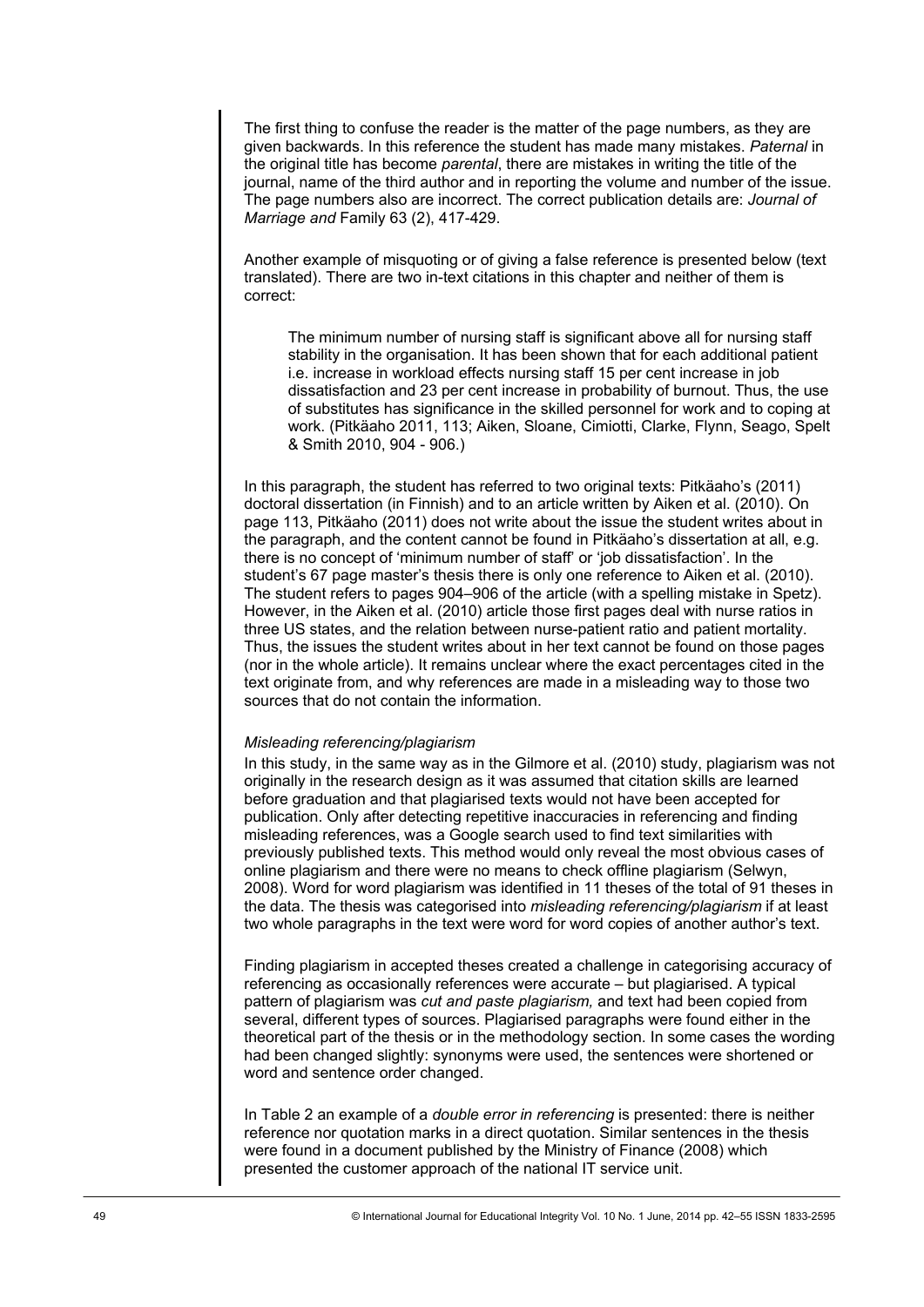# Table 2:

| Direct quotation without either quotation marks or reference (both texts translated by |  |
|----------------------------------------------------------------------------------------|--|
| Google translate)                                                                      |  |

| One paragraph in a Master's thesis (2012)              | Sentences from different paragraphs and pages<br>(Ministry of Finance, 2008) |
|--------------------------------------------------------|------------------------------------------------------------------------------|
| Customer relationship management strategy is to        | "Customer relationship management strategy is to                             |
| raise the value of the customer. Customer              | raise the value of the customer"                                             |
| relationship management is carried out by analysis     | "Customer relationship management is carried out                             |
| of customer processes and the creation of              | by analyzing the customers and creating customer                             |
| customer strategies that enable customers to           | strategies that enable customers to develop."                                |
| develop. Customer Focus requires that the service      | "Customer orientation requires that services                                 |
| company is constantly analyzing their customer         | organization providing a continuously analyzing the                          |
| base and develop alternative ways to treat the         | customer base and to develop alternative ways to                             |
| needs of its customers. Inducing will take care of the | take care of their customer relationships."                                  |
| company's customer relationship strategy. Inducing     | "Inducing will take care of customer relationship                            |
| will be to monitor, report and analyze on a regular    | strategy. It will monitor, report, and analyze on a                          |
| basis. The process outcome is a clear                  | regular basis. Design of the final results in a spinal                       |
| understanding of the customer objectives and the       | understanding of customer objectives and                                     |
| measures to achieve the targets.                       | measures to achieve the targets."                                            |

## Table 3:

| One paragraph in a Master's thesis (2012)                                                                                                                                                                                                                                                                                                                                                                                                                                                                                                                                                                                                                                                                                                                                                                                                                                                                                                                                                                         | Sentences from different paragraphs and pages<br>(Ministry of Finance, 2008)                                                                                                                                                                                                                                                                                                                                                                                                                                                                                                                                                                                                                                    |  |  |  |  |  |
|-------------------------------------------------------------------------------------------------------------------------------------------------------------------------------------------------------------------------------------------------------------------------------------------------------------------------------------------------------------------------------------------------------------------------------------------------------------------------------------------------------------------------------------------------------------------------------------------------------------------------------------------------------------------------------------------------------------------------------------------------------------------------------------------------------------------------------------------------------------------------------------------------------------------------------------------------------------------------------------------------------------------|-----------------------------------------------------------------------------------------------------------------------------------------------------------------------------------------------------------------------------------------------------------------------------------------------------------------------------------------------------------------------------------------------------------------------------------------------------------------------------------------------------------------------------------------------------------------------------------------------------------------------------------------------------------------------------------------------------------------|--|--|--|--|--|
| Customer relationship management strategy is to<br>raise the value of the customer. Customer<br>relationship management is carried out by analysis<br>of customer processes and the creation of<br>customer strategies that enable customers to<br>develop. Customer Focus requires that the service<br>company is constantly analyzing their customer<br>base and develop alternative ways to treat the<br>needs of its customers. Inducing will take care of the<br>company's customer relationship strategy. Inducing<br>will be to monitor, report and analyze on a regular<br>basis. The process outcome is a clear<br>understanding of the customer objectives and the<br>measures to achieve the targets.                                                                                                                                                                                                                                                                                                  | "Customer relationship management strategy is to<br>raise the value of the customer."<br>"Customer relationship management is carried out<br>by analyzing the customers and creating customer<br>strategies that enable customers to develop."<br>"Customer orientation requires that services<br>organization providing a continuously analyzing the<br>customer base and to develop alternative ways to<br>take care of their customer relationships."<br>"Inducing will take care of customer relationship<br>strategy. It will monitor, report, and analyze on a<br>regular basis. Design of the final results in a spinal<br>understanding of customer objectives and<br>measures to achieve the targets." |  |  |  |  |  |
| The student had copied unconnected sentences from the original document and<br>formed paragraphs consisting of copied sentences. The Google translation shows<br>where words had been changed into synonyms producing slightly different translations.<br>There are no references in the thesis when the author writes about customer<br>management (two pages).                                                                                                                                                                                                                                                                                                                                                                                                                                                                                                                                                                                                                                                  |                                                                                                                                                                                                                                                                                                                                                                                                                                                                                                                                                                                                                                                                                                                 |  |  |  |  |  |
| In Tables 3 and 4, examples of misleading referencing are presented. They represent<br>examples of secondary source plagiarism (Martin, 1984) because the two paragraphs<br>including the references are identical. In Table 3, the in-text citations are accurate and<br>they are consistent with the reference list in both texts, but it is evident that the student,<br>in 2012, has copied the text with references from the other thesis, published in 2010,<br>and that the references are also copied from the original reference list. Further<br>evidence of plagiarism is that an understandable spelling error ("researcheres"), made<br>by the original author in the 2010 thesis, was replicated in the 2012 thesis. The copied<br>link, however, does not work due to removing one character, namely "-" (a dash). The<br>link in the original authors' reference list is accurate and correct.<br>Table 3:<br>Example of secondary source plagiarism with copied references (both texts have been |                                                                                                                                                                                                                                                                                                                                                                                                                                                                                                                                                                                                                                                                                                                 |  |  |  |  |  |
| translated by Google translate)                                                                                                                                                                                                                                                                                                                                                                                                                                                                                                                                                                                                                                                                                                                                                                                                                                                                                                                                                                                   |                                                                                                                                                                                                                                                                                                                                                                                                                                                                                                                                                                                                                                                                                                                 |  |  |  |  |  |
| One paragraph in a master' thesis (2012)                                                                                                                                                                                                                                                                                                                                                                                                                                                                                                                                                                                                                                                                                                                                                                                                                                                                                                                                                                          | One paragraph in a master's thesis                                                                                                                                                                                                                                                                                                                                                                                                                                                                                                                                                                                                                                                                              |  |  |  |  |  |
| Jones (2004, 129) points out that the structures that<br>may restrict the participation of children, should be<br>amended in such a way that participation is<br>possible and meaningful. It is also important to<br>understand the UN Convention on the Rights of the<br>child's inclusion as a right rather than a necessity.<br>The child should not therefore be exported to<br>childhood and give him too much responsibility for<br>decision-making situations, but he is given the right<br>to participation in an age and level of development.<br>(Lansdown 2001, 8)                                                                                                                                                                                                                                                                                                                                                                                                                                     | (Korppi & Latvala, 2010)<br>Jones (2004, 129) points out that the structures that<br>may restrict the participation of children, should be<br>amended in such a way that participation is<br>possible and meaningful. It is also important to<br>understand the UN Convention on the Rights of the<br>child's inclusion as a right rather than a necessity.<br>The child should not therefore be exported to<br>childhood and give him too much responsibility for<br>decision-making situations, but he is given the right<br>to participation in an age and level of development.<br>(Lansdown 2001, 8).                                                                                                      |  |  |  |  |  |
| In reference list:<br>Jones, A. 2004. Involving children and young peo-<br>ple as researcheres. Teoksessa S. Fraser, V. Lew-<br>is, S. Ding, M. Kellet & C. Robinson. (toim.) Doing<br>research with children and young people. Lontoo:<br>SAGE, 113-130.                                                                                                                                                                                                                                                                                                                                                                                                                                                                                                                                                                                                                                                                                                                                                         | In reference list:<br>Jones, A. 2004. Involving children and young peo-<br>ple as researcheres. Teoksessa S. Fraser, V. Lew-<br>is, S. Ding, M. Kellet & C. Robinson. (toim.) Doing<br>research with children and young people. Lontoo:<br>SAGE, 113-130.                                                                                                                                                                                                                                                                                                                                                                                                                                                       |  |  |  |  |  |
| Lansdown, G. 2001. Promoting children's participa-<br>tion in democratic decision- making.<br><b>New</b><br>York:<br>Unicef.PDF-dokumentti.<br>http://<br>www.unicefirc.<br>org/publications/pdf/insight6.pdf Read 14.12.2011                                                                                                                                                                                                                                                                                                                                                                                                                                                                                                                                                                                                                                                                                                                                                                                     | Lansdown, G. 2001. Promoting children's participa-<br>tion in democratic decision-making. New York:<br>Unicef. Luettu 13.01.2010 http://www.unicef-irc.org/<br>publications/pdf/insight6.pdf                                                                                                                                                                                                                                                                                                                                                                                                                                                                                                                    |  |  |  |  |  |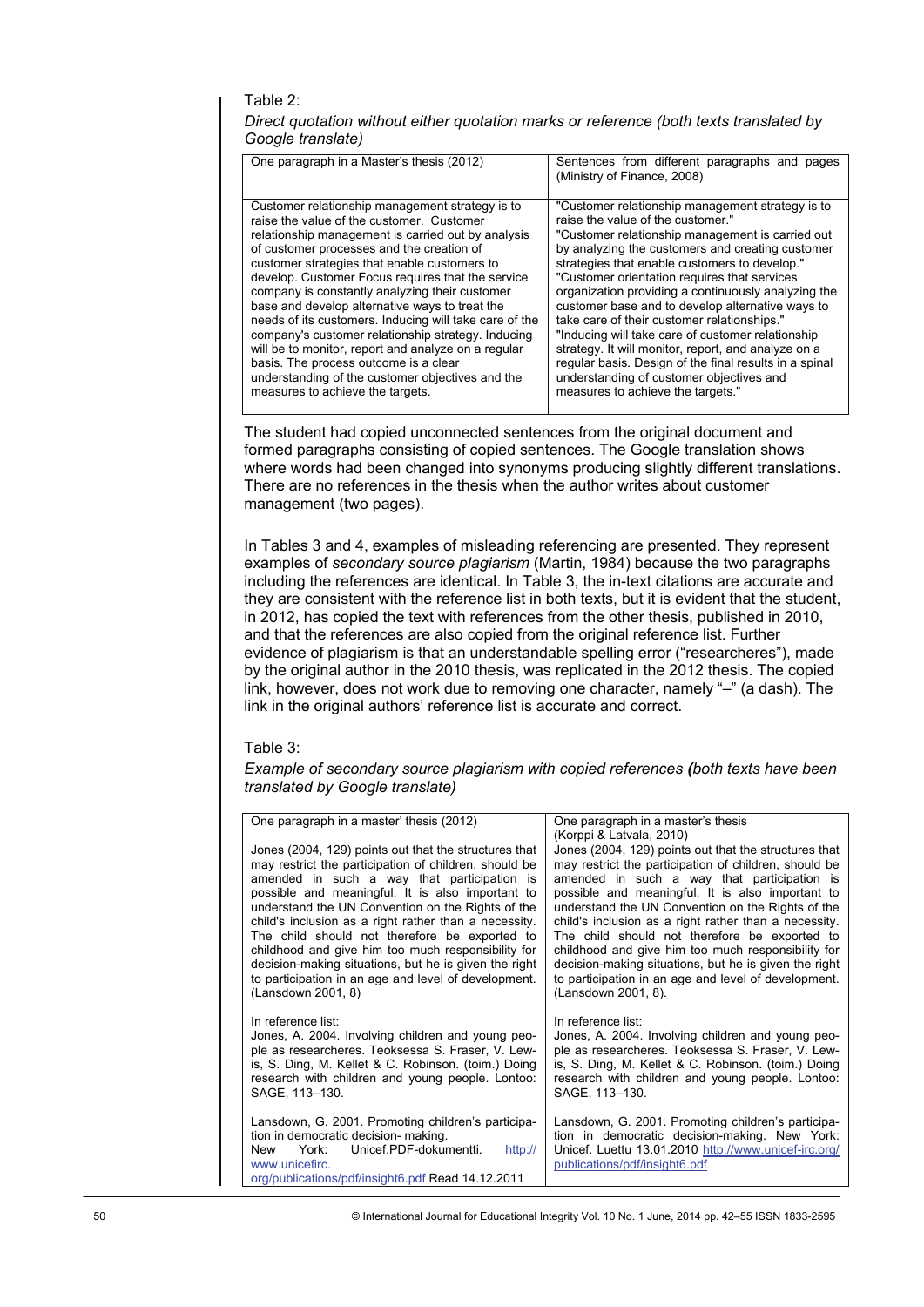In Table 4, yet another example of secondary source plagiarism, *recycling of text within Theseus,* is presented. In a similar way as in the previous example, the text and references are copied word for word, and the reference list information is identical, except here a new spelling mistake is made in the word "Publisherss".

#### Table 4:

*Example of secondary source plagiarism with copied references: recycling text within Theseus (both texts have been translated by Google translate)* 

| One paragraph in a bachelor's thesis (2012) pub-<br>lished in Theseus                                                                                                                                                                                                                                                                                                                                                                                                                                                                                                                                                                                                                                                                            |                |                 |          | One paragraph in a bachelor's thesis (Partanen,<br>2010) published in Theseus                                                                                                                                                                                                                                                                                                                                                                                                                          |            |                |
|--------------------------------------------------------------------------------------------------------------------------------------------------------------------------------------------------------------------------------------------------------------------------------------------------------------------------------------------------------------------------------------------------------------------------------------------------------------------------------------------------------------------------------------------------------------------------------------------------------------------------------------------------------------------------------------------------------------------------------------------------|----------------|-----------------|----------|--------------------------------------------------------------------------------------------------------------------------------------------------------------------------------------------------------------------------------------------------------------------------------------------------------------------------------------------------------------------------------------------------------------------------------------------------------------------------------------------------------|------------|----------------|
| Knowledge management has become more widely<br>across the last 8-10 years. One might almost say<br>that knowledge management has begun to discuss<br>the gradual, and thus introduced among the people.<br>Knowledge management has become an important<br>topic of the speech in the business community. It is<br>also a prominent networked economy. Competence<br>management can also be considered due to<br>increased competition, mergers and new<br>acquisitions. (Gamble, Blackwell 2001, 6-7)                                                                                                                                                                                                                                           |                |                 |          | Knowledge management has become more widely<br>across the last 8-10 years. One might almost say<br>that knowledge management has begun to discuss<br>the gradual, and thus introduced among the people.<br>Knowledge management has become an important<br>topic of the speech in the business community. It is<br>also a prominent networked economy. Competence<br>management can also be considered due to<br>increased competition, mergers and new<br>acquisitions. (Gamble, Blackwell 2001, 6-7) |            |                |
| In reference list:<br>Gamble, P. & Blackwell, J. 2001. Knowledge man-<br>agement: a state of the art guide, Kogan<br>Page Publisherss.<br>http://books.google.fi/books?<br>id=1Dj09GVXOVgC&printsec=frontcover&source=g<br>bs ge summary r&cad=0#v=onepage&q&f=false                                                                                                                                                                                                                                                                                                                                                                                                                                                                             |                |                 | lishers. | In reference list:<br>Gamble, P. & Blackwell, J. 2001. Knowledge man-<br>agement: a state of the art guide, Kogan Page Pub-<br>http://books.google.fi/books?<br>id=1Dj09GVXOVgC&printsec=frontcover&source=g<br>bs ge summary r&cad=0#v=onepage&q&f=false                                                                                                                                                                                                                                              |            |                |
| Examples presented in Tables 3 and 4 verify that text from an existing source has<br>been taken and used as a graduate's own writing. Previously published texts are<br>copied to text, references of this previously published text are copied to the reference<br>list, and nothing convinces the reader that both authors have written an authentic text<br>due to reading the named source and produced identical paraphrases and citations.<br>The citations are accurate and consistent with the reference list, but still a problem of<br>academic integrity arises: readers are given an impression that both authors have<br>individually read the same sources and paraphrased texts with exactly the same<br>wording and referencing. |                |                 |          |                                                                                                                                                                                                                                                                                                                                                                                                                                                                                                        |            |                |
| Quantitative summary of findings<br>Accuracy of referencing in theses (n=91) was classified into four categories. In Table<br>5, the categorisation is presented by subject field and level of degree which gives an<br>overview of referencing accuracy in theses. No generalisations can be made as this<br>was a purposive sample and the research design was descriptive. It might be worth<br>noticing, however, that constant inaccuracy, misleading referencing and plagiarism<br>were more common in master's theses than in bachelor's theses.<br>Table 5:<br>Accuracy of referencing in theses (n=91)                                                                                                                                  |                |                 |          |                                                                                                                                                                                                                                                                                                                                                                                                                                                                                                        |            |                |
|                                                                                                                                                                                                                                                                                                                                                                                                                                                                                                                                                                                                                                                                                                                                                  | Accurate       | Some            |          | Constant                                                                                                                                                                                                                                                                                                                                                                                                                                                                                               | Misleading | referencing/   |
| <b>Bachelor of Health Care</b>                                                                                                                                                                                                                                                                                                                                                                                                                                                                                                                                                                                                                                                                                                                   | 16             | inaccuracy<br>5 |          | inaccuracy<br>3                                                                                                                                                                                                                                                                                                                                                                                                                                                                                        | Plagiarism | 0              |
| (n=24)<br>Master of Health Care/<br>Social Services (n=24)                                                                                                                                                                                                                                                                                                                                                                                                                                                                                                                                                                                                                                                                                       | $\overline{8}$ | $\overline{2}$  |          | $\overline{8}$                                                                                                                                                                                                                                                                                                                                                                                                                                                                                         |            | $\overline{6}$ |
| <b>Bachelor of Business</b><br>Administration (n=23)                                                                                                                                                                                                                                                                                                                                                                                                                                                                                                                                                                                                                                                                                             | 18             |                 |          | $\overline{3}$                                                                                                                                                                                                                                                                                                                                                                                                                                                                                         |            | $\overline{2}$ |
| Master of Business Admin-<br>istration (n=20)                                                                                                                                                                                                                                                                                                                                                                                                                                                                                                                                                                                                                                                                                                    | 8              | 6               |          | 3                                                                                                                                                                                                                                                                                                                                                                                                                                                                                                      |            | 3              |
| Total number of theses<br>$(n=91)$                                                                                                                                                                                                                                                                                                                                                                                                                                                                                                                                                                                                                                                                                                               | 50             | $\overline{13}$ |          | $\overline{17}$                                                                                                                                                                                                                                                                                                                                                                                                                                                                                        |            | 11             |
| Total (100%)                                                                                                                                                                                                                                                                                                                                                                                                                                                                                                                                                                                                                                                                                                                                     | 55%            | 14%             |          | 19%                                                                                                                                                                                                                                                                                                                                                                                                                                                                                                    |            | 12%            |
|                                                                                                                                                                                                                                                                                                                                                                                                                                                                                                                                                                                                                                                                                                                                                  |                |                 |          | © International Journal for Educational Integrity Vol. 10 No. 1 June, 2014 pp. 42-55 ISSN 1833-2595                                                                                                                                                                                                                                                                                                                                                                                                    |            |                |

## *Quantitative summary of findings*

|                                                      | Accurate | Some       | Constant   | Misleading<br>referencing/ |
|------------------------------------------------------|----------|------------|------------|----------------------------|
|                                                      |          | inaccuracy | inaccuracy | Plagiarism                 |
| Bachelor of Health Care<br>(n=24)                    | 16       | 5          | 3          |                            |
| Master of Health Care/<br>Social Services (n=24)     | 8        | 2          | 8          | 6                          |
| <b>Bachelor of Business</b><br>Administration (n=23) | 18       |            | 3          | 2                          |
| Master of Business Admin-<br>istration (n=20)        | 8        | 6          | 3          | 3                          |
| Total number of theses<br>(n=91)                     | 50       | 13         | 17         | 11                         |
| Total (100%)                                         | 55%      | 14%        | 19%        | 12%                        |

#### Table 5:

| Accuracy of referencing in theses (n=91) |  |  |  |
|------------------------------------------|--|--|--|
|                                          |  |  |  |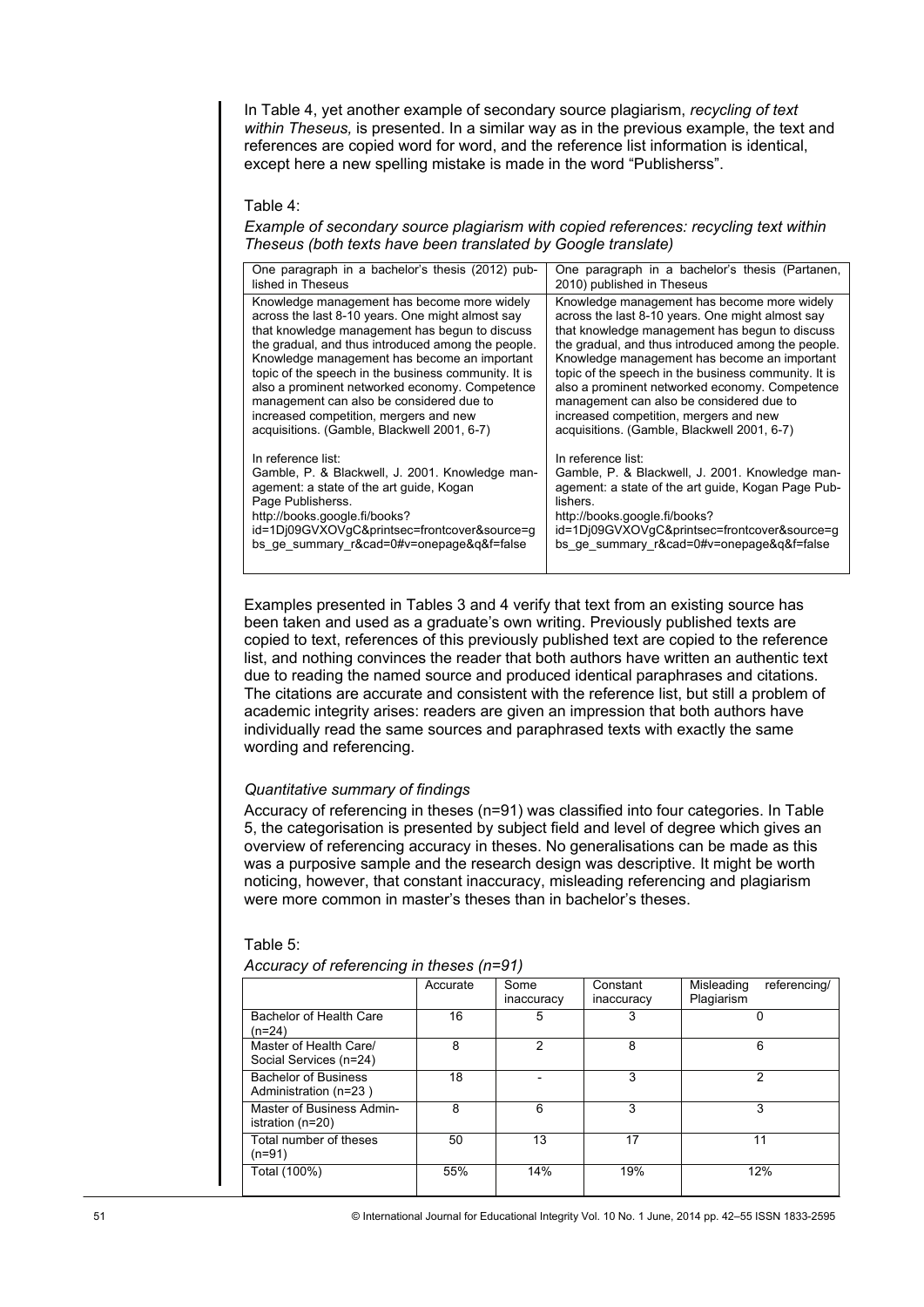The results suggest that the majority of students graduating from universities of applied sciences master referencing at the level that is expected of graduate students. In 50 (55%) theses referencing was *accurate* and followed the generally accepted norms of academic writing. In the category of *some inaccuracy* (n=13) the texts were not completely finalised, but major mistakes were not noticeable. In 28 theses of the sample major inaccuracies were found. *Constant inaccuracy* and *misleading referencing* are categories that overlap with plagiarism and could be categorised differently, depending on how plagiarism is defined.

## **Conclusion**

Research on accuracy of referencing among university graduates is rare even though forming a research design to analyse electronically published data is simple. Vieyra et al. (2013) and Pittam et al. (2009) share the view that lack of research on graduates' texts may be due to the assumption that graduates have learned to write and cite accurately. The analysis of theses in this study shows that there are major inaccuracies in referencing, as nearly one third (31%) of theses had major referencing inaccuracies, or referencing which could be categorised as misleading or plagiarised. The results are, however, consistent with findings by Gilmore et al. (2010) and Harinarayana et al. (2011) who found significant inaccuracies in graduate students' texts and theses. It was also found in the study by Pittam et al. (2009) that graduate students were still confused about quotations and paraphrasing.

Accuracy of referencing is an issue of academic integrity not only for scientific journals but also for higher education. Researchers of citation accuracy in scientific journals emphasise the responsibility of the author to cite and reference accurately (e.g. Eichorn & Yankauer, 1987; Pritchard, 2013; Siebers & Holt, 2000), and in a case of detected plagiarism in an article the publisher, the journal, would retract the article. Also, in the plagiarism reference tariff developed in Britain (AMBER Project, 2010) to standardise penalties for student plagiarism, the responsibility of accurate citation and referencing lies with the author, the student. According to the tariff, penalty points will be applied even in a case where "below 5% and less than two sentences" were found to be plagiarised. In all cases of detected plagiarism the student receives a formal warning and the assignment is failed. The sanctions would be more severe if plagiarism was detected in a thesis.

The results of this study need careful consideration as they show that in Finnish higher education theses containing major inaccuracies have been accepted and published. The results show evidence not only of inaccurate referencing but also instances of plagiarism in published theses, which forms a sharp contrast between writing instructions and actual practices of accepting theses. The readers of electronically published theses, as well as students preparing their own theses, are sent a confusing message about the standards of writing in higher education.

In addition to the research on plagiarism focused on students' attitudes and selfreports that is already being conducted in many countries, accuracy of referencing might be another useful aspect to look at when studying the way students and graduates of higher education write and cite. Comparative research designs could be a possible solution in developing international standards for student writing at the bachelor and master degree levels.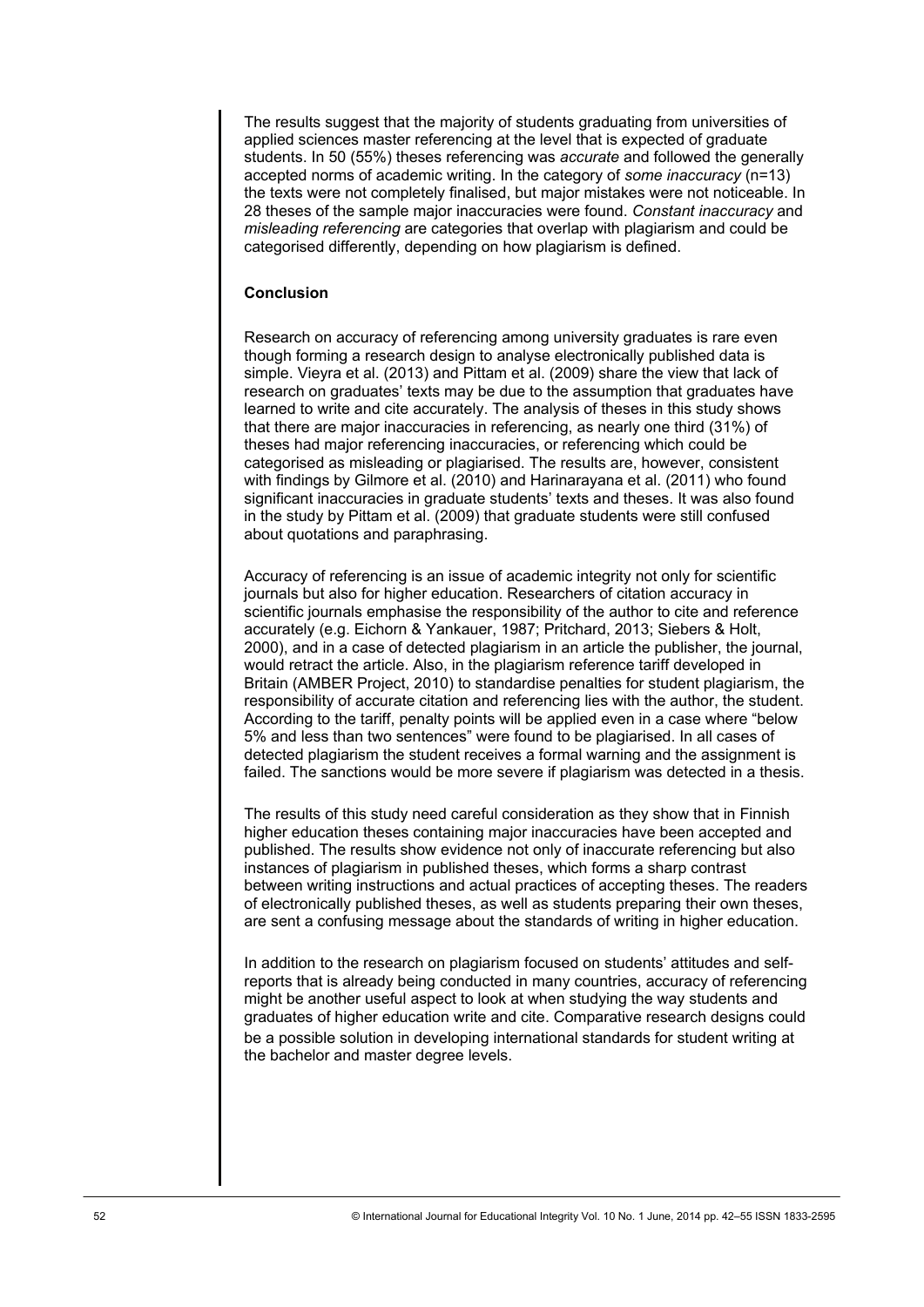# **References**

- AMBER Project. (2010). Plagiarism Reference Tariff. *plagiarismadvice.org*. Retrieved April 13, 2014, from [http://www.plagiarismadvice.org/resources/institutional](http://www.plagiarismadvice.org/resources/institutional-approaches/item/tennant-referencetariff)[approaches/item/tennant-referencetariff](http://www.plagiarismadvice.org/resources/institutional-approaches/item/tennant-referencetariff)
- Buchanan, R. A. (2006). Accuracy of cited references: The role of citation databases. *College & Research Libraries, 67*(4), 292–303. Retrieved February 20, 2014, from <http://crl.acrl.org/content/67/4/292.full.pdf>
- Eichorn, P., & Yankauer, A. (1987). Do authors check their references? A survey of accuracy of references in three public health journals. *American Journal of Public Health*, *77*(8), 1011–1012.
- Ellery, K. (2008). An investigation into electronic-source plagiarism in a first-year essay assignment. *Assessment & Evaluation in Higher Education*, *33*(6), 607– 617.
- Finnish Advisory Board on Research Integrity. (2012). *Responsible conduct of research and procedures for handling allegations of misconduct in Finland*. Retrieved February 22, 2014, from <http://www.tenk.fi/en/advise-publications>
- Gilmore, J., Strickland, D., Timmerman, P., Maher, M., & Feldon, D. (2010). Weeds in the flower garden: An exploration of plagiarism in graduate students' research proposals and its connection to enculturation, ESL, and contextual factors*. International Journal of Educational Integrity*, *6*(1), 13–28.
- Glendinning, I. (2013). Plagiarism policies in Finland. Full Report. *Impact of Policies for Plagiarism in Higher Education Across Europe.* Retrieved February 15, 2014, from [http://ippheae.eu/images/results/2013\\_12\\_pdf/D2-3-10%20FI%](http://ippheae.eu/images/results/2013_12_pdf/D2-3-10%20FI%20RT%20IPPHEAE%20CU%20Survey%20FinlandNarrative.pdf) [20RT%20IPPHEAE%20CU%20Survey%20FinlandNarrative.pdf](http://ippheae.eu/images/results/2013_12_pdf/D2-3-10%20FI%20RT%20IPPHEAE%20CU%20Survey%20FinlandNarrative.pdf)
- Harinarayana, N. S., Chikkamanju, & Vasantha, R. N. (2011). A study of citation accuracy in psychology theses submitted to the University of Mysore. *Annals of Library and Information Studies*, *58*, 326–334.
- Haussmann, N. S., McIntyre, T., Bumby, A. J., & Loubser, M. J. (2013). Referencing practices in physical geography: How well do we cite what we write? *Progress in Physical Geography, 37*(4), 543–549.
- Holmberg, M., & McCullough, M. (2006). Plagiarism in science and technology master's theses: A follow-up study. *New Review of Information Networking*, *12* (1), 41–45.
- Högskoleverket. (2012). *Disciplinärenden 2011 vid högskolor och universitet*. Rapport 2012:19 R Retrieved February 20, 2014, from [http://www.hsv.se/](http://www.hsv.se/download/18.485f1ec213870b672a680004302/1219R-disciplinarenden-2011.pdf) [download/18.485f1ec213870b672a680004302/1219R-disciplinarenden-](http://www.hsv.se/download/18.485f1ec213870b672a680004302/1219R-disciplinarenden-2011.pdf)[2011.pdf](http://www.hsv.se/download/18.485f1ec213870b672a680004302/1219R-disciplinarenden-2011.pdf)
- IPPHEAE Project Consortium. (2013). *Comparison of policies for academic integrity in Higher Education across the European Union*. Retrieved February 15, 2014, from [http://ippheae.eu/images/results/2013\\_12\\_pdf/D2-3-00%20EU%](http://ippheae.eu/images/results/2013_12_pdf/D2-3-00%20EU%20IPPHEAE%20CU%20Survey%20EU-wide%20report.pdf) [20IPPHEAE%20CU%20Survey%20EU-wide%20report.pdf](http://ippheae.eu/images/results/2013_12_pdf/D2-3-00%20EU%20IPPHEAE%20CU%20Survey%20EU-wide%20report.pdf)
- Kämäräinen, J. (2012). Opinnäytteiden tiedonlähteet ja toimijoiden osallisuus: esitutkimus (Sources of knowledge in theses and participation of actors: preliminary study). *UAS Journal* 1. Retrieved February 15, 2014, from [http://](http://www.uasjournal.fi/index.php/uasj/article/viewFile/1364/1290) [www.uasjournal.fi/index.php/uasj/article/viewFile/1364/1290](http://www.uasjournal.fi/index.php/uasj/article/viewFile/1364/1290)
- Mangen, A. & Velay, J-L. (2010). Digitizing Literacy: Reflections on the Haptics of Writing. In Zadeh, M. H. (eds) *Advances in Haptics,* Chapter 20. Retrieved February 21, 2014, from [http://www.intechopen.com/books/advances-in](http://www.intechopen.com/books/advances-in-haptics/digitizing-literacy-reflections-on-the-haptics-of-writing)[haptics/digitizing-literacy-reflections-on-the-haptics-of-writing](http://www.intechopen.com/books/advances-in-haptics/digitizing-literacy-reflections-on-the-haptics-of-writing)
- Martin, B. (1984). Plagiarism and responsibility. *Journal of Tertiary Educational Administration, 6*(2), 183-190. Retrieved April 14, 2014, from [http://](http://www.bmartin.cc/pubs/84jtea.pdf) [www.bmartin.cc/pubs/84jtea.pdf](http://www.bmartin.cc/pubs/84jtea.pdf)
- Masters, K. (2005). Flawed evidence: a case study of misquoting and inaccurate referencing. *South African Journal of Libraries & Information Science 71*(3), 282 -288.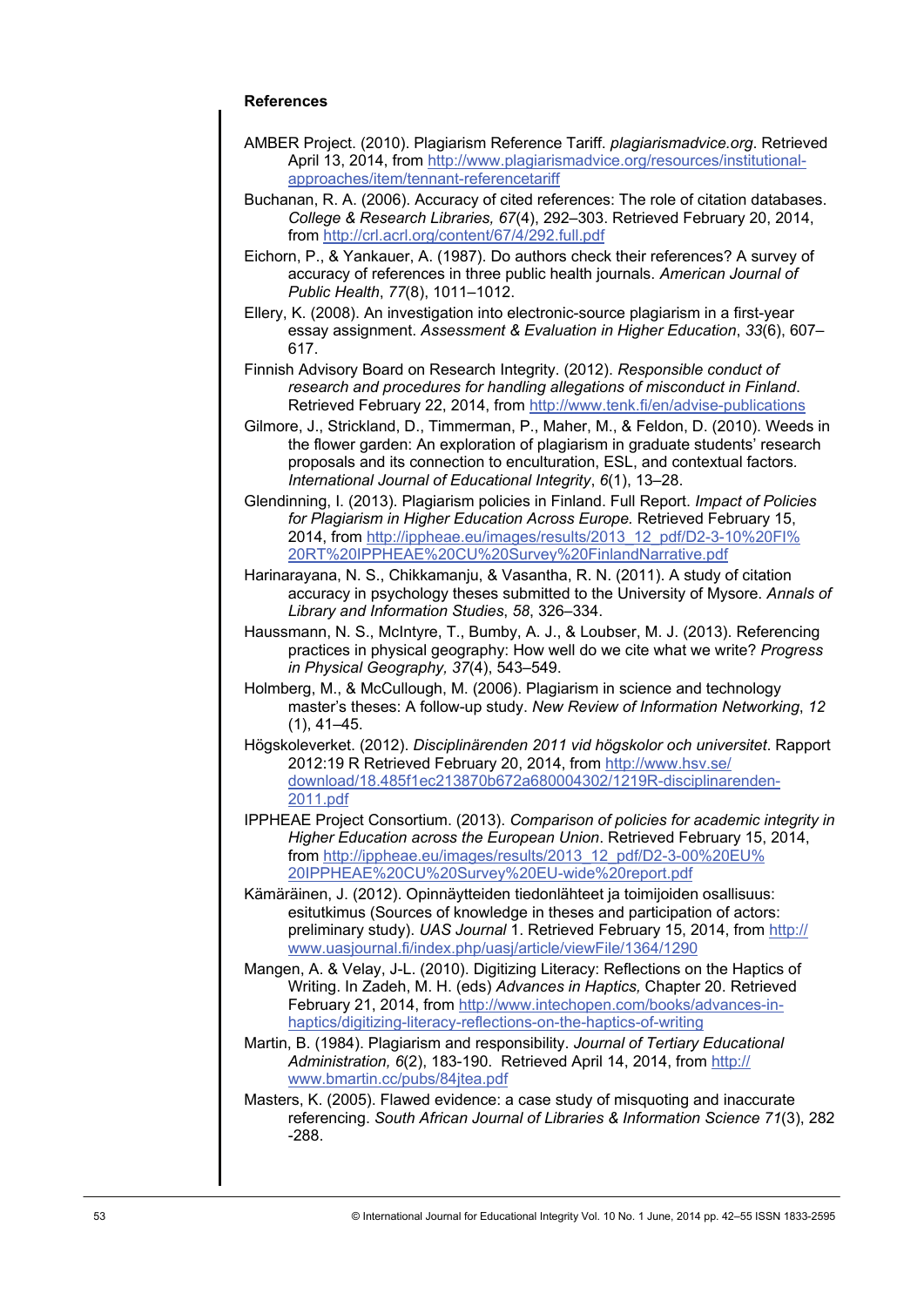- McCullough, M., & Holmberg, M. (2005). Using the Google Search engine to detect word-for-word plagiarism in Master's theses: A preliminary study. *College Student Journal 39*(3).
- Ministry of Education and Culture. (2014). *Polytechnic Education in Finland.* Retrieved February 7, 2014, from [http://www.minedu.fi/OPM/Koulutus/](http://www.minedu.fi/OPM/Koulutus/ammattikorkeakoulutus/?lang=en) [ammattikorkeakoulutus/?lang=en](http://www.minedu.fi/OPM/Koulutus/ammattikorkeakoulutus/?lang=en)
- Moore, E. (2010). Plagiointia Suomen korkeakouluissa? (Plagiarism in Finnish higher education?) *Kever-Osaaja 1*(2). Retrieved April 19, 2013, from [http://](http://www.uasjournal.fi/index.php/K-O/article/viewFile/1230/1142) [www.uasjournal.fi/index.php/K-O/article/viewFile/1230/1142](http://www.uasjournal.fi/index.php/K-O/article/viewFile/1230/1142)
- Ondrusek, A. L. (2012). What the Research Reveals about Graduate Students' Writing Skills: A Literature Review. *Journal of Education for Library & Information Science, 53*(3), 176-188.
- Pittam, G., Elander, J., Lusher, J., Fox, P., & Payne, N. (2009). Student beliefs and attitudes about authorial identity in academic writing. *Studies in Higher Education, 34*(2), 153-170.
- Pritchard, S. M. (2013). The Rising Rate of Plagiarism, Careless Citation Practice, Bad Grammar, and Failure to Read (and I'm Not Talking About the Students). *Libraries & the Academy, 13*(4), 339-341.
- Selwyn, N. (2008). 'Not necessarily a bad thing…': a study of online plagiarism amongst undergraduate students. *Assessment & Evaluation in Higher Education, 33*(5), 465-479.
- Siebers, R., & Holt, S. (2000). Accuracy of references in five leading medical journals. *The Lancet 356* (9239), 1445.
- Simkin, M. V., & Roychowdhury, V. P. (2003). Read before you cite! *Complex Systems,14*, 269-274.
- Skaar, H., & Hammer, H. (2013). Why students plagiarise from the internet: The views and practices in three Norwegian upper secondary classrooms. *International Journal for Educational Integrity, 9*(2), 15-34.
- Theseus. (2013). *Open Repository Theseus the theses and publications of the Universities of Applied Sciences on the Internet*. Retrieved April 19, 2013, from <https://www.theseus.fi/>
- Universitetskanslersämbetet. (2013). *Disciplinärenden 2012 vid universitet och högskolor*. Rapport 2013:6. Retrieved February 19, 2014, from [http://www.uk](http://www.uk-ambetet.se/download/18.575a959a141925e81d14d9/Disciplinarenden-2012-rapport-2013-6.pdf)[ambetet.se/download/18.575a959a141925e81d14d9/Disciplinarenden-2012](http://www.uk-ambetet.se/download/18.575a959a141925e81d14d9/Disciplinarenden-2012-rapport-2013-6.pdf) [rapport-2013-6.pdf](http://www.uk-ambetet.se/download/18.575a959a141925e81d14d9/Disciplinarenden-2012-rapport-2013-6.pdf)
- Vardi, I. (2012). Developing students' referencing skills: a matter of plagiarism, punishment and morality or of learning to write critically? *Higher Education Research & Development, 31*(6), 921-930.
- Vieyra, M., Strickland, D., & Timmerman, B. (2013). Patterns of plagiarism and patchwriting in science and engineering graduate students' research proposals. *International Journal for Educational Integrity 9*(1), 35-49.

# *Sources used in text comparisons*

- Aiken, L. H., Sloane, D. M., Cimiotti, J. P., Clarke, S. P., Flynn, L., Seago, J. A., Spetz, J., & Smith, H. L. (2010). Implications of the California nurse staffing mandate for other states. *Health services research 45* (4), 904-921.
- Almeida, D. M., Wethington, E., & McDonald, D. A. (2001). Daily Variation in Paternal Engagement and Negative Mood: Implications for Emotionally Supportive and Conflictual Interactions*. Journal of Marriage and Family 63*(2), 417-429.
- Korppi, M., & Latvala, J. (2010). *Osallistava vuorovaikutuksen malli lasten osallisuuden mahdollistajana.* Master's thesis in early childhood education. University of Jyväskylä. Retrieved February 19, 2013, from [https://jyx.jyu.fi/](https://jyx.jyu.fi/dspace/bitstream/handle/123456789/25307/URN%3ANBN%3Afi%3Ajyu-201009302820.pdf?sequence=1) [dspace/bitstream/handle/123456789/25307/URN%3ANBN%3Afi%3Ajyu-](https://jyx.jyu.fi/dspace/bitstream/handle/123456789/25307/URN%3ANBN%3Afi%3Ajyu-201009302820.pdf?sequence=1)[201009302820.pdf?sequence=1](https://jyx.jyu.fi/dspace/bitstream/handle/123456789/25307/URN%3ANBN%3Afi%3Ajyu-201009302820.pdf?sequence=1)